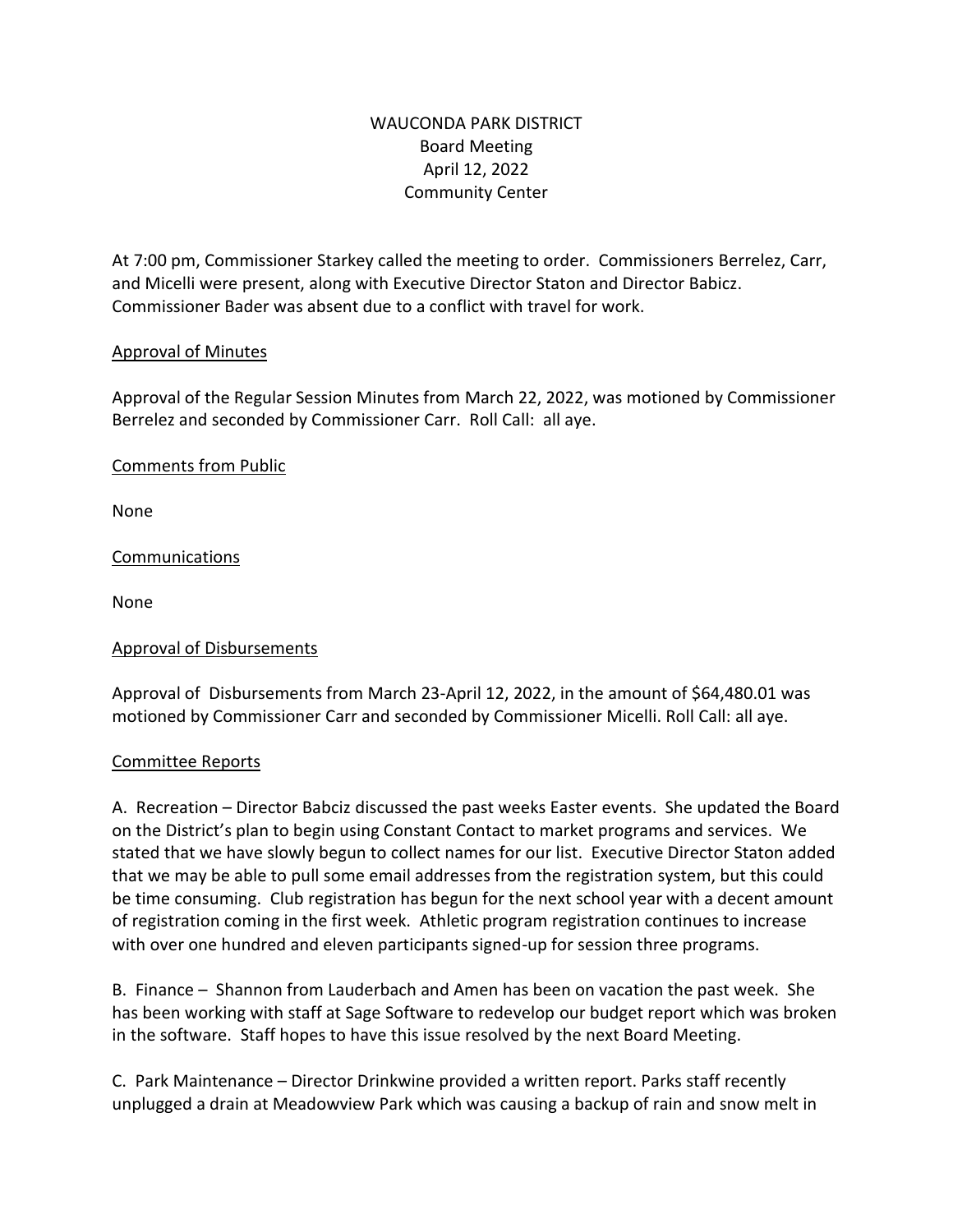the area. Playground mulch has been ordered to fill the District's playgrounds over the next few weeks. A new slide for Meadowview Park arrived this week and will be installed soon. The District has been waiting for this slide since June 2021. The first section of the piers has been installed at the New Marina. Due to staff shortages later this week, the Parks Department will be back next week to hopefully finish the installation at this location.

D. Risk Management – A written report will be provided at the next meeting.

E. W-Fest – The next meeting will be held on Tuesday, April 19 in the Board Room.

F. Administration – Executive Director Staton reported that he met with the owners of the property at Dock's and that they had inquired about the Park District paying for half of their parking lot paving project since the District uses the area to park trailers and cars that are using the Marina. The Board was in agreement with Staton's recommendation not to agree to this inquiry because this is not a priority project of the District and the District does not have the funds available for this project at this time.

Executive Director Staton also met with Brittany Barth-Niggeman from Lindy's Landing in regard to Lindy's leasing the Beach front at Beach Park to host some of their activities this summer. He noted that the beach is not permitted for swimming and that he would investigate with PDRMA and the Lake County Health Department the requirements for swimming to be allowed at this location. Staton will follow-up with the Board at the next Board meeting.

The Board was reminded that the District's annual meeting is normally the first meeting in May. Staton inquired if the Board still wanted to hold elections during this timeframe. The Board agreed that they would hold elections on May 10.

Two tenants are still in the apartments at the former Wauconda Boat. Executive Director Staton asked the Board to start thinking about how they will want to redevelop this park site. This will most likely be tied into the comprehensive plan discussion.

### New Business

A. Clarke Aquatics Proposal – Jennifer Biancalana and Jeremy Stoltzner from Clarke Aquatics were present at the meeting to present to the Board information about the herbicides sprayed into the lake as part of the annual Village of Wauconda Lake Weed Control Program. After the presentation Jennifer stated that she could put together a short Q and A for the District to have which would be helpful when participants ask questions. A motion to approve a onetime treatment of the shorelines at Cook Park, Beach Park, Phil's Beach, and the former Wauconda Boat in the amount of \$2792.00 was made by Commissioner Berrelez and seconded by Commissioner Micelli. Roll Call: all aye.

B. Gaspers Rental -Request for Alcohol 9/17 – Donna Gaspers had written the Board a letter requesting permission to serve beer and wine at her brother's memorial service to be held at